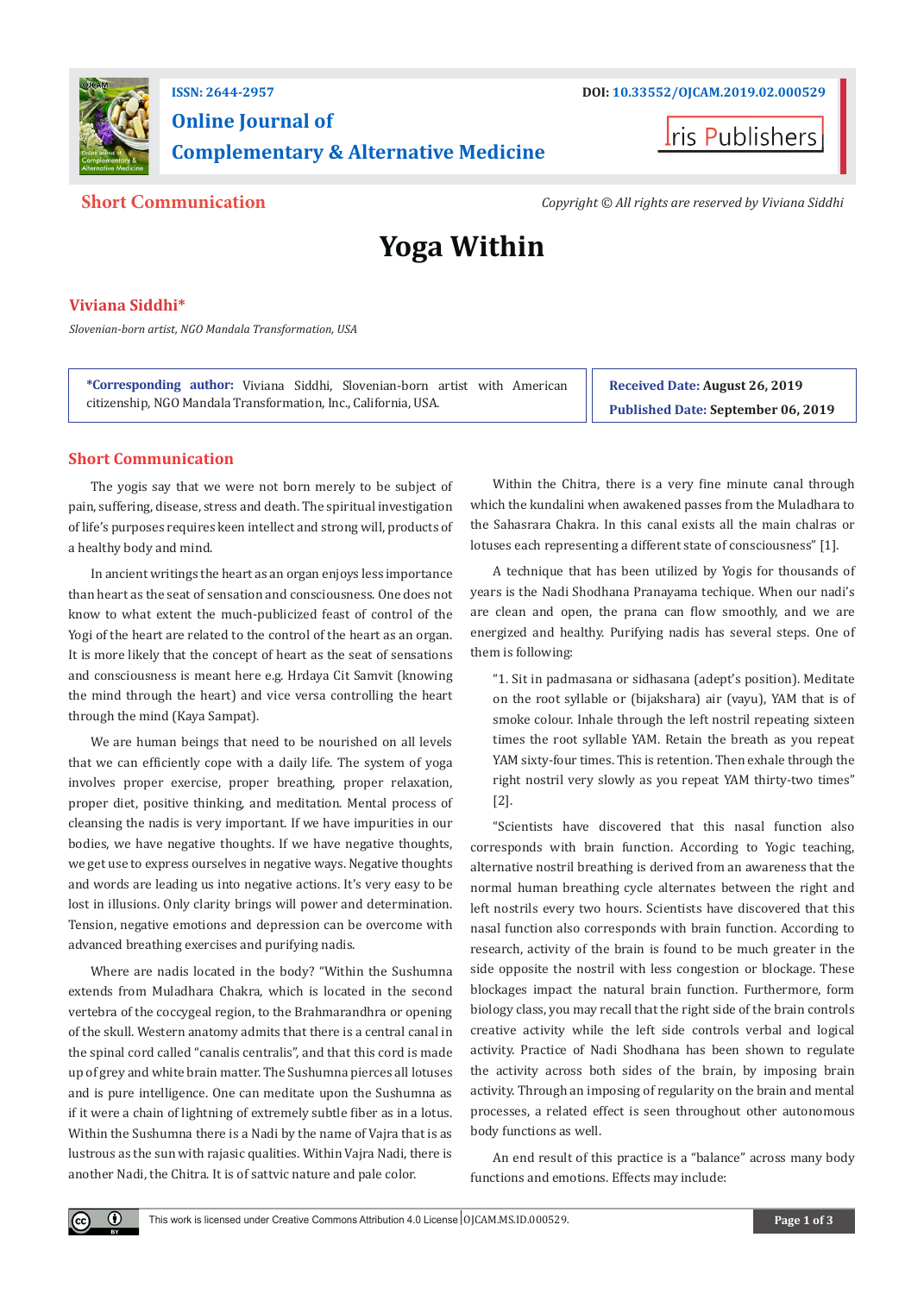- Balance across tendencies towards introversion and extroversion
- Balance across the desire to act and actual action
- Balance across creative and logical thought patterns
- Increased feeling of peace and happiness
- Increased feeling of purpose
- Increased feeling of motivation
- Increased and more sustained levels of energy" [3].

This is first stage of purifying and is only for advanced students who have been initiated by their teacher.

Ancient people have known for centuries that water, earth, fire and air purify our energy. Balanced diet is essential for a balanced body, mind and the spirit.

Active and effective people tend to find life an adventure, enjoy variety and always seem to end up enriched. On the other hand, passive and ineffective people seem always to be in a state inadequate adjustment to the unsatisfactory nature of things. Active people make better and dynamic leaders. The real test of a leader comes when a chosen course of action has to be implemented in the face of difficulties, discouragements, criticism, adversity and human failures. In such situations it is character that helps a leader to stay the course. Self-knowledge is the steeping-stone for selfimprovement, and it should be consequently handled.

"Indifference to worldly pleasures is vairagya (dispassion). This world is nothing but a mirage. As there is no true happiness, you want to find the eternal happiness that is within you (you are that happiness). Until you have that dispassion, you will not be able to put full effort behind your Yoga practice, so that eventually your vairagya will dissipate, causing you to go back into your old ruts: drinking, smoking, etc. Therefore, you must truly realize that all this drinking and smoking will bring you pain and disease, and you must wish to escape from this" [4].

Trying to be at every occasion happy is not a solution. It can be a cover for the problem instead to focus on solutions. If we understand that knowing our own strengths and weaknesses is essential for self-development, then there is quite a bit that we can do ourselves. Inability to look at ourselves with detachment puts us "on a self-deceiving, self-justifying" path often involving rational lies to self and others. In the bargain, people injure themselves deeply and struggle through life, blaming others.

"Materialistic civilization has made man insincere and untruthful. Falsehood and duplicity are the accepted codes of conduct in international relations. People speak of a "New Order". The New Order will only come when we have more man with vision of truth, sympathy, hearts of love, compassion, understanding, selfcontrol and self-effacement" [5].

"The traditional Yogi with a heightened awareness understood the human body not so much through dissection and visual means as by precise awareness and attention-playing as if by ear. When Goraksanath asks as to how one can who does not know the

working of his own body achieve success, Goraksanath refers to this deep inner understanding.

Mind itself is the cause of diseases and also of its cure. Though it is generally believed that there are some diseases like cancer which are not caused by the mind, recently it has been found that gradually we are inching closer and closer to the proposition that the mind caused all the disease" [6].

The best method of knowing ourselves is to look at us in deep silence and ask questions about ourselves. Our sub-consciousness will give us the right answers. If we examine our motives behind our thoughts, words and actions, then we start understanding ourselves. Here are some examples of questions of self-examination:

- Are my thoughts, words and actions always pure? Was there an occasion recently when it was not so?

- Can I be considered to be a person of integrity – acting according to what is expecting of me in my position?

- Am I honest?
- Am I loyal?
- Do I have faith?

- Do I have patience and persistence to apply myself to a task till it is successfully completed?

- Do I know my strengths and weakness?

"Yoga enjoins knowledge of the working of the body, mind and spirit. "Know Thyself" is what is enjoined in Yoga" [7].



The most important act of courage for a leader is to make decisions. No action can start unless a decision is made. To make a decision means being accountable for success or failure, that is why large number of people procrastinates. Most decisions have to be made in an atmosphere of uncertainty of the outcome. We have to remember that nothing happens without decision. That is why it is said that a bad decision is bad decision is better than no decision at all. One who is courageous will not lie. It requires courage to punish. Compassion is made an alibi for the lack of courage.

When we are in balance, we are able to take good decisions. One of the Yoga Asanas that brings mental benefits and it regulates moods, emotions and stress is "Fish". One, who practices the Headstand on daily base, stays young and healthy. "He who practices the Headstand for three hours daily conquers time" [8]. If we invest in our transformation, then we shall acquire lifelong inspiration to